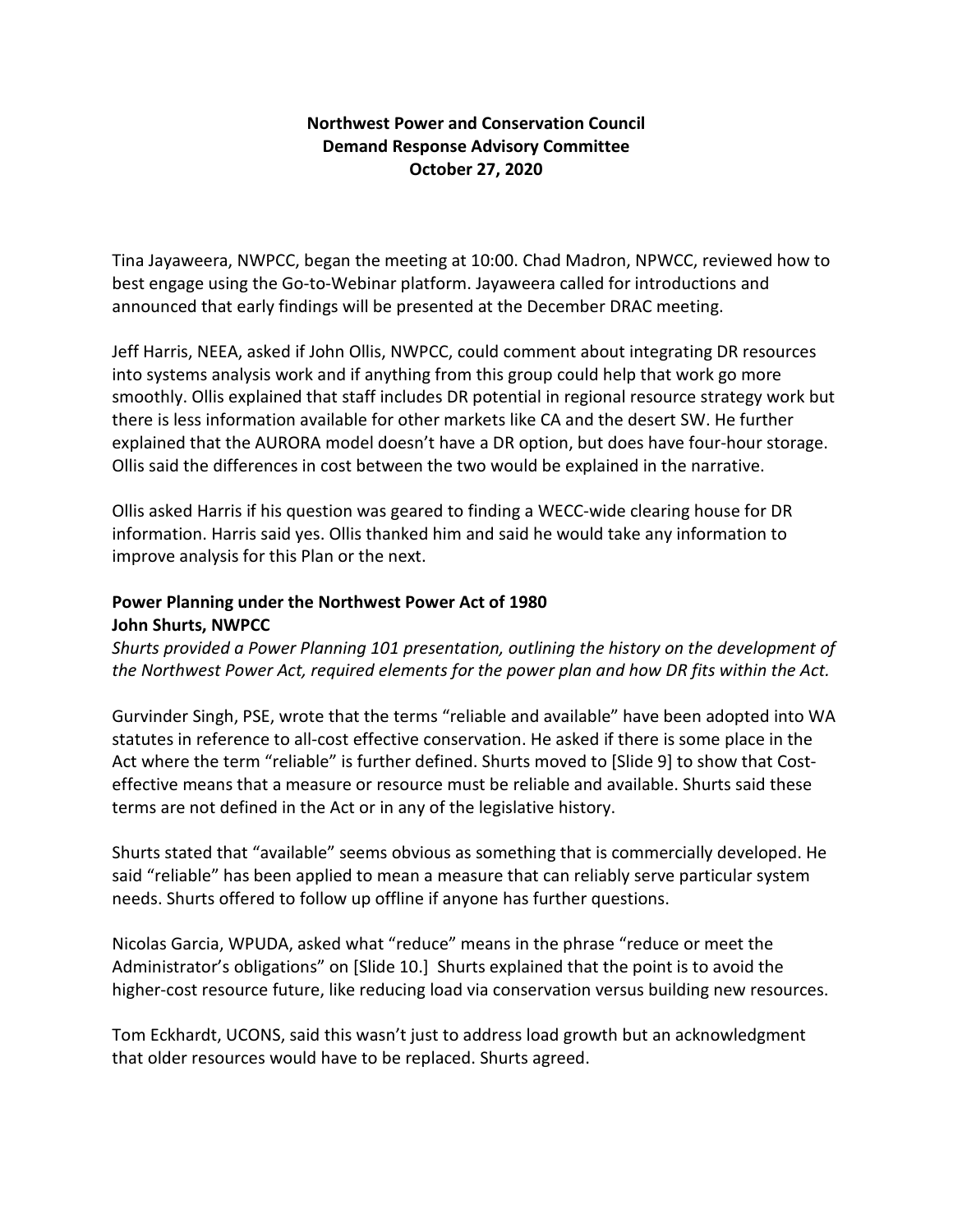Ahlmahz Negash, Tacoma Power, asked where energy storage fits within priority categories [Slide 12.] Shurts explained that energy storage wasn't considered at the time the Act was written and is still unclear. He offered to do some research and re-connect offline. After the meeting, Shurts sent the following explanation to staff, which staff then circulated to the DRAC via email:

The definition of "resource" in the Act includes "electric power, including the actual or planned electric power capability of generating facilities." The point of a storage device, be it a battery or a pumped storage reservoir, is to provide "electric power." It's a resource under the Act, essentially a form of generating resource. And the priority in the Act that really matters is the "cost-effective" one, so storage – alone or paired with another generating resource, such as solar – should be chosen if it's cost-effective in comparison to other resources in meeting whatever the need is.

How you would fit "storage" into the other statement of priorities (which was the precise question) – that is, the hierarchy of favored types, from conservation, to renewables, and down to "other" – is less obvious, and might depend on whether and how the storage is paired with another generating resource. But it also seems a categorization that is mostly irrelevant, as outside of the 110% bump for conservation, resources in these categories are chosen for the plan's resource strategy largely on the basis of whether they are costeffective, not because of where the resource type sits on the list of priorities categories.

#### **DISCUSSION**

Garcia asked if DR is more of a generating resource, conservation resource or a third, not-yetdefined category. Shurts went back to [Slide 8] and said it's clearly not generation but might be conservation. He then stated that some contract-based DR is more of a reserve as it has the right to interrupt, curtail, or otherwise withdraw. Shurts said DR doesn't perfectly fit in the Act as written but does fit functionally in conservation.

Garcia noted that conservation must be acquired first and asked if DR is part of that cohort of measures. Shurts stated that the priority section has two pieces [Slide 6] and "cost-effective" is first. He said the Seventh Plan showed that DR is a more cost-effective way to acquire capacity than building gas plants. Jayaweera added that there have been conversations with the CRAC, DRAC during a SIF on how to best deal with overlapping resources like water heaters. Because of those conversations EE is always prioritized in portfolio analysis, according to Jayaweera.

Shurts then pointed to Act language around acquiring cost-effective reserves, noting that DR may fit there.

Zeecha Van Hoose, Clark PUD, asked if conservation and resources have different values within the Power Plan from a cost-effectiveness standpoint. Shurts said, from a legal standpoint, compared measures must be reliable and available at the time of need. Jayaweera added that the Act gives a 10% credit for conservation.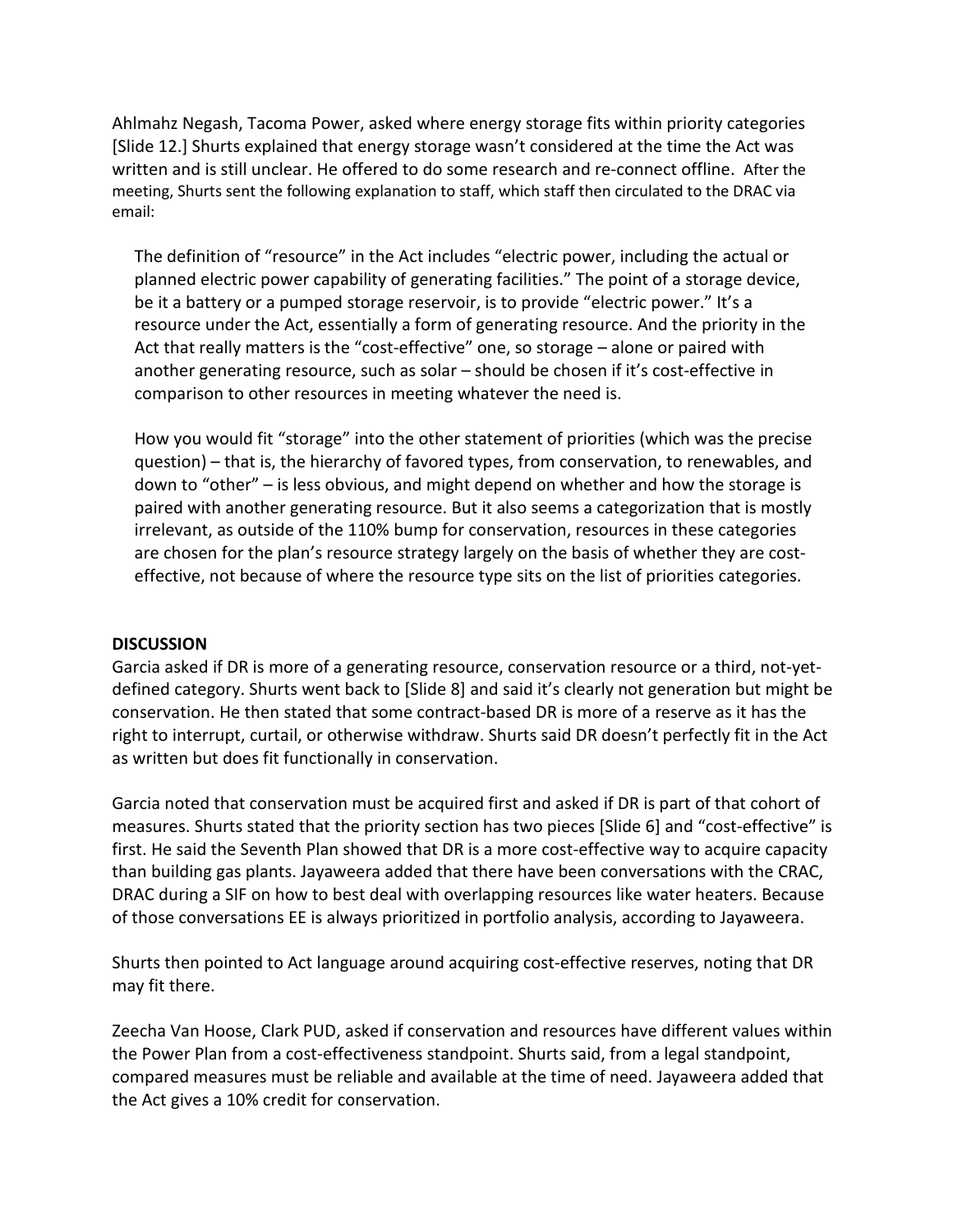Harris stated that Heat Pump Water Heaters are prioritized in the Act as efficiency but also have a DR functionality that can reduce or increase load to make the entire system more efficient. He asked if there is a net determination factor to keep it an EE priority resource even though it may increase loads at times to absorb abundant, mid-day renewable power. Shurts said there hasn't been any effort to parse out resources at that level. He agreed that sophisticated, load shifting technology works more like a conservation resource that provides capacity value and less like a reserve where you pay to curtail.

Eckhart recalled early DRAC work that defined DR as best as possible around the wording of the Act. He wondered if more work would provide further clarify. Shurts said there has already been work that advises focusing on the function of DR and recognizes definitional issues.

Fred Heutte, NW Energy Coalition, asked if storage and DR is a measure if they are not defined as a resource. Shurts called that a drafting inconsistency and offered to talk more offline.

#### **2021 Power Plan Content Outline Tina Jayaweera, NWPCC**

*Jayaweera provided a high-level presentation on the organization for the 2021 Power Plan, noting it will look differently than the 7th Plan. Jayaweera explained that the Plan document will be concise addressing the statutorily required elements, with the supporting technical materials presented using the web as the native format.* 

## **BREAK**

### **Diversity, Equity, & Inclusion: How does it fit in the 2021 Plan Tina Jayaweera, NWPCC**

*Jayaweera provided a brief presentation explaining why we are discussing DEI and the 2021 Power Plan, noting how DEI considerations fit within the Northwest Power Act and DEI in prior Council analysis before opening the floor for discussion.* 

#### **Discussion**

Tanya Barham, Community Energy Labs, commented that DEI is an emerging area, but reminded the group that DR is mostly a technical product that allows for some bottom-up, DEI work. She pointed to work she is doing with Avista that looks beyond demographic slices and is instead doing bottom-up, human-centered design and load clustering. Barham stated that this approach allows more granular learning about usage patterns, preferences and behaviors.

Barham acknowledged that a top-down approach makes sense for a system, but argued that a bottom-up approach is needed to do DR well and have a good fit between technologies and pricing.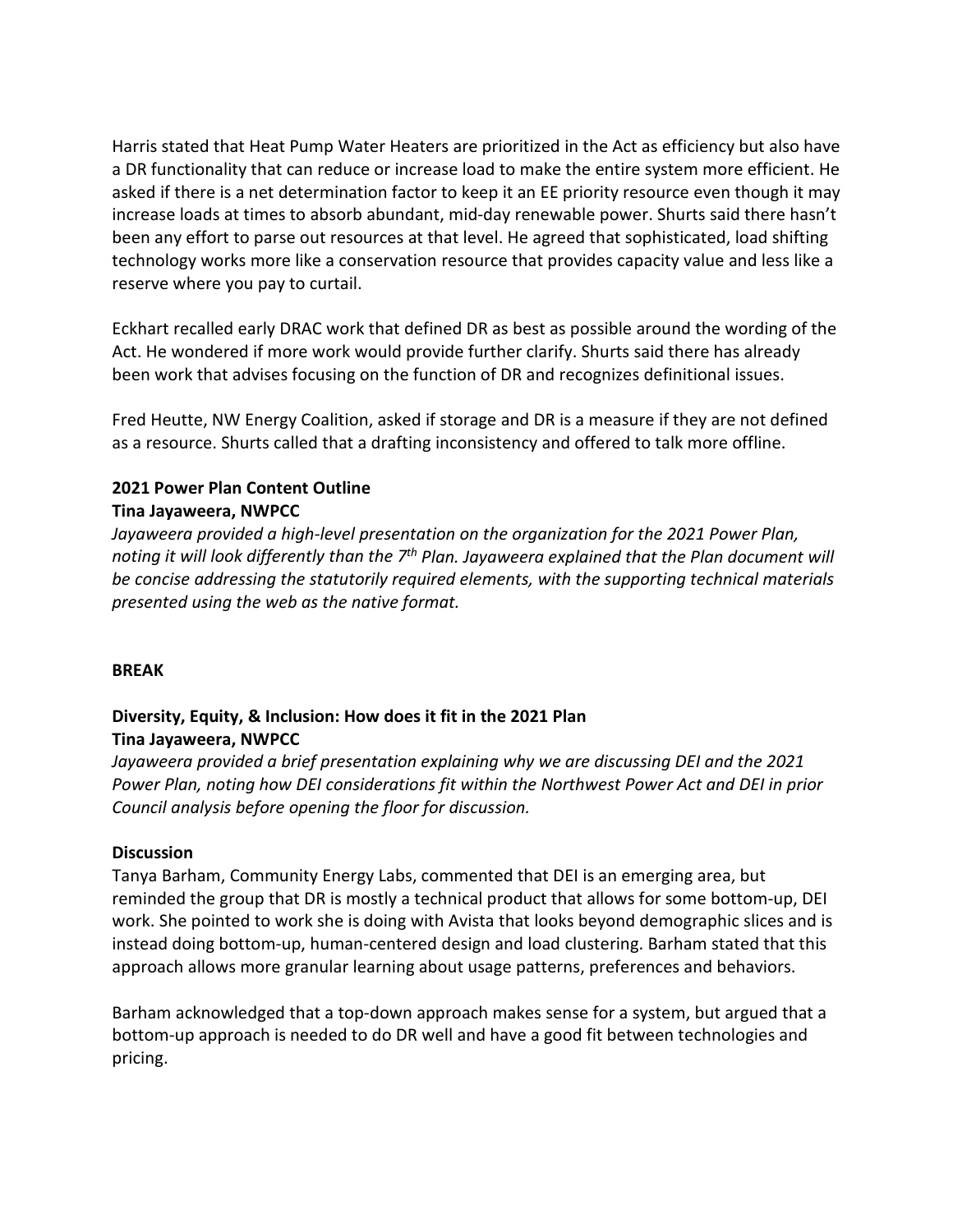Heutte stated that NW Energy Coalition has been focusing on DEI for many years and is striving toward evolving their approach. He stated that power planning is a high-level process, while DEI concerns enter in at the policy or program level. Heutte said that DR requires active, ongoing engagement by the customer which is very different than the one-time cost of EE. Because of this, Heutte said DEI should mean that all customers can participate, have agency and control and are confident that they will see real benefits. He regretted that, because of program design, some segments of the population will be overlooked or bypassed.

Heutte pointed to NWEC's comments to the State of Oregon about distribution system planning, noting the importance of engagement with low income, diverse and BIPOC communities.

Garcia pointed to the differences in customers between utilities and voiced concern about the Council's regional approach. He liked the idea of a bottom-up approach, saying it's important to understand how DEI effects individuals. Garcia said that effect will vary by utility and location and strongly urged the Council to consider what Equity looks like across utilities.

Jayaweera wondered what, if anything, should be included in the Plan or if it's better addressed utility by utility and implementor by implementor. She asked Heutte how or if he sees this in the Plan. Heutte stated that the Council already looked at hard-to-reach markets, particularly rural and low-income. He called this a good start, acknowledging that the Council could never get to a granular, individual-utility level. Heutte did think that there was a wealth of sociodemographically diverse data to explore to get a finer-grain assessment.

Barham agreed that the Council's is not in a position to talk about execution but re-stated that execution really matters for cost effectiveness. She said she is looking at supplier diversity, wondering if we are using the same thinking to solve the problem that created it.

Barham wondered what systematic requirements could be put in place to ensure a wide variety of customers are meaningfully engaged in the design, implementation, scale and acquisition of the resource.

Ahlmahz Negash, Tacoma Power, spoke of considering equity metrics and indicators in Tacoma's IRP process. She called for the Council to continue that dialogue and would like to see some analysis or summary of different ways to address the issue. Negash concluded that WA is working on guidance as part of CETA.

Sarah Vorpahl, WA dept of Commerce, explained that she is focusing a lot of attention on Equity as it relates to CETA. She called this a new area of conversation, but not outside the utility wheelhouse. Vorpahl offered to send a link to Dept of Commerce guidance on equity.

Vorpahl said she divides the issue into structural, procedural and distributional equity. She said structural equity, defined as big concepts like institutionalized racism and sexism, is important but not a useful starting point for this conversation. Vorpahl called distributional equity an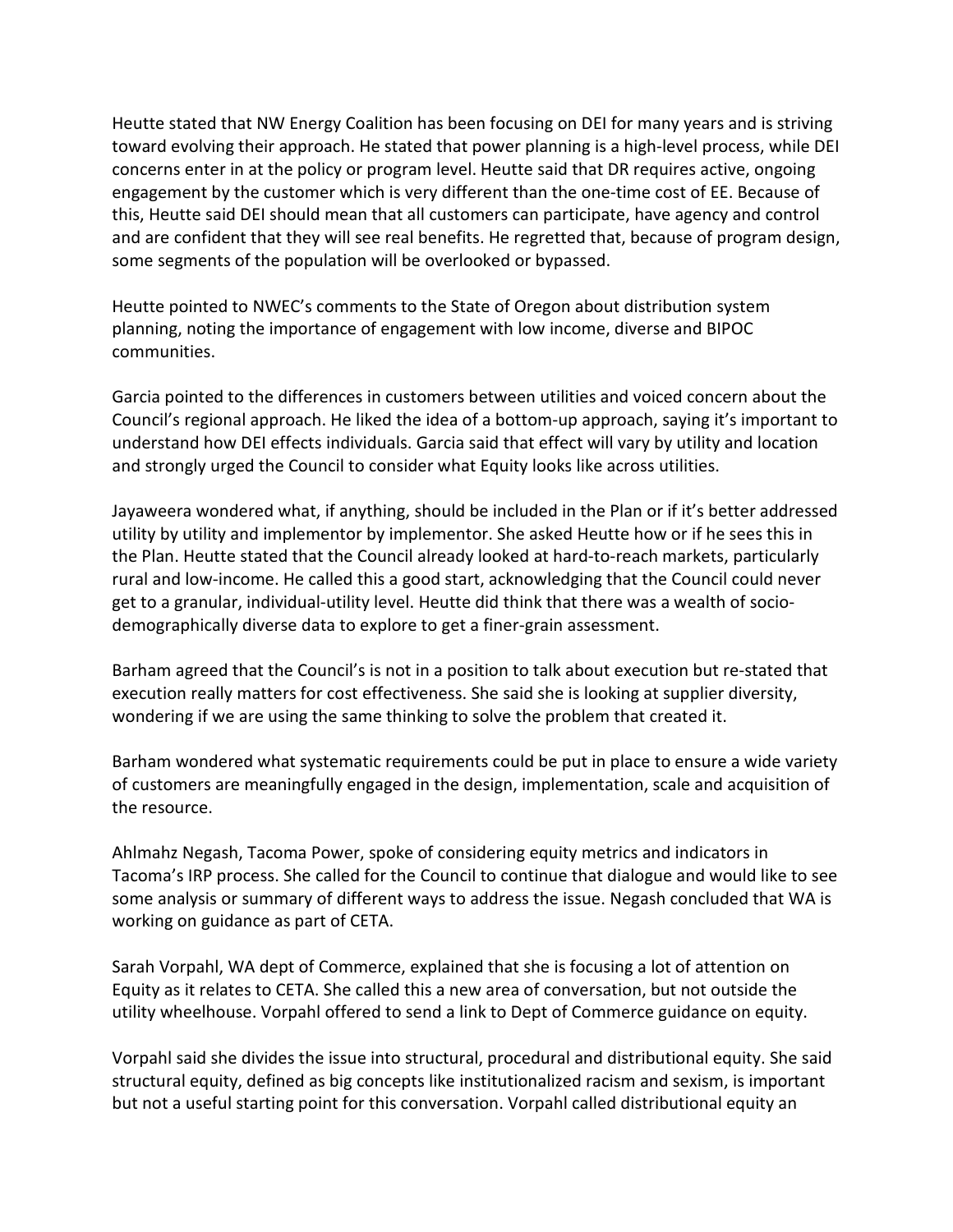important part of CETA and asks that utilities examine the impacts of their decisions on vulnerable populations and highly-impacted communities.

Vorpahl thought geographic impacts should be considered in DR decisions, which is slightly different than EE considerations.

Vorpahl then addressed procedural equity, which looks at best ways to reach out to newlynamed populations and understand how to incorporate their inputs in the planning process. She highlighted work Snohomish PUD did in concert with local organizations to brainstorm sensitivities and scenarios for their IRP.

Vorpahl looked forward to Council support of this work. She hoped staff would find opportunities to lean on Non-Energy Benefits and offer support on planning. She envisioned this support as a definition of best practices around metrics and indicators that can be used for distributional equity.

Jennifer Finnigan, SCL, noted that her utility is trying to incorporate more community engagement in their program planning process. She said this means more outreach to lowincome and underserved areas, particularly around transportation electrification. Finnigan thought the Council's well-defined public processes would be a good model to use when figuring out the who should be engaged and where and how that engagement takes place. She also said it's a good way to find out who is being left out of the conversation.

Heutte followed up with a comment on CETA saying Avista recently presented a socio-economic assessment of their system. He called this a good way to bring new data and analysis into their process.

Jayaweera thanked everyone for their input and asked for any other questions, comments or links be sent to her via email. She ended the meeting at 12:30.

## **Comments from the Questions panel that were not discussed:**

Laura McCarty, Flex Charging, asked, "Shouldn't we be looking more toward Demand Flexibility vs. Demand Response - i.e., day-to-day generation following - the way we used to think about load following."

John Ollis responded, "Laura, I agree we should be considering not just following load but also generation (per the proliferation of resources producing energy without stored fuel like wind and solar). However, in terms of the NW system from a regional perspective, demand response versus demand flexibility (other than local utility transmission/distributions issues) is a little bit interchangeable due to the inherent flexibility in the hydro system. As that flexibility gets used up, we will probably need to focus more on the flexibility bit. That being said in a broad sense, I agree."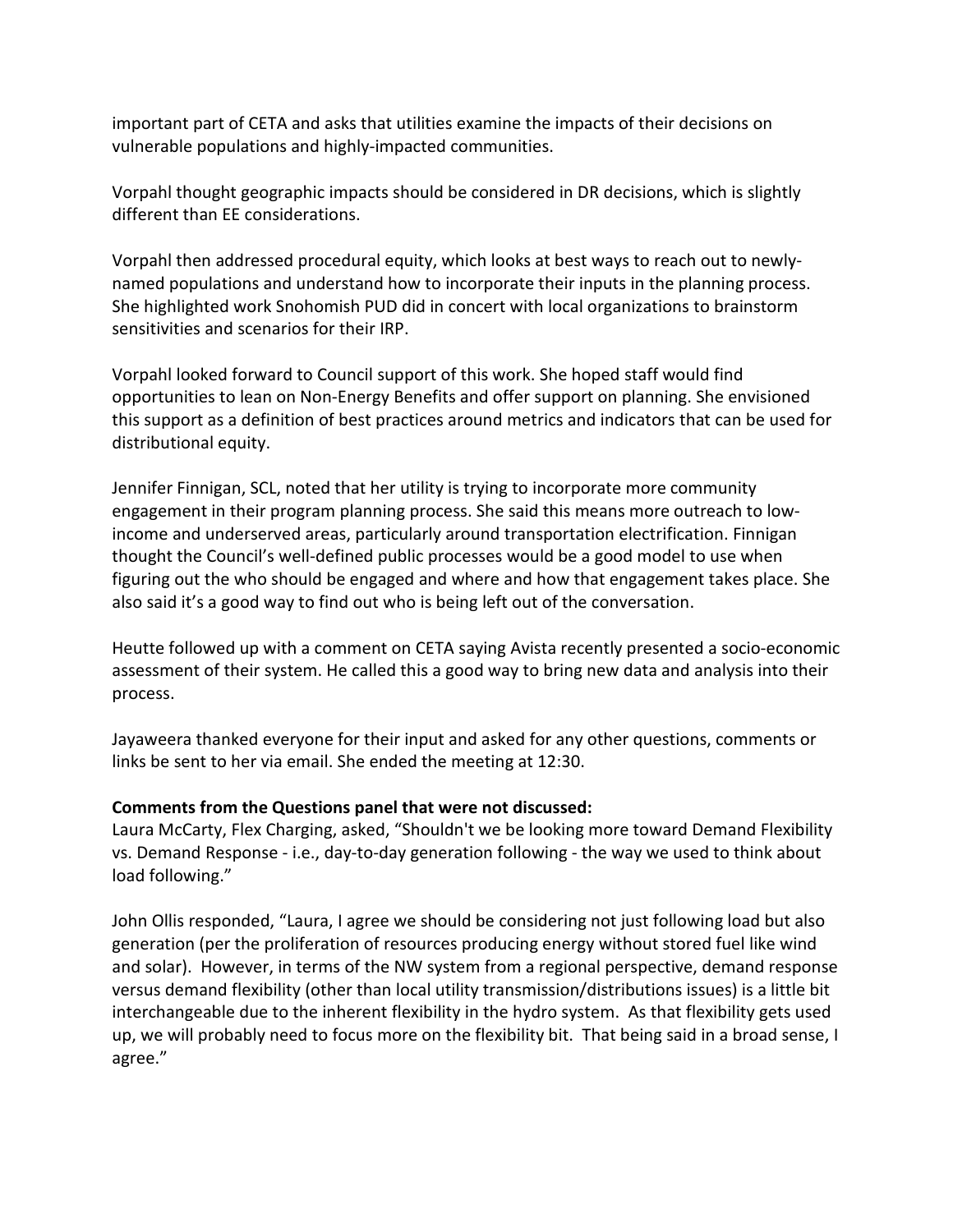McCarty then stated, "Thanks. It just seems that DR is a response to a problem and DF means we have less problems as we schedule each day's load according to that day's forecasted gen. And if we do that well, then DR becomes more of an outlier vs. a SOP for dealing w/variable gen."

Ollis responded with, "Agreed. In the Council's definition of demand response, we tried to incorporate that as a possibility: Demand response is a non-persistent intentional change in net electricity usage by end-use customers from normal consumptive patterns in response to a request on behalf of, or by, a power and/or distribution/transmission system operator. This change is driven by an agreement, potentially financial, or tariff between two or more participating parties."

| Tina Jayaweera         | <b>NWPCC</b>                 |
|------------------------|------------------------------|
| John Ollis             | <b>NWPCC</b>                 |
| <b>John Shurts</b>     | <b>NWPCC</b>                 |
| Malcolm Ainspan        | <b>NRG</b>                   |
| Tanya Barham           | <b>Community Energy Labs</b> |
| Nick Bengtson          | <b>Energy Hub</b>            |
| Leann Bleakney         | <b>NWPCC</b>                 |
| Kacia Brockman         | OR PUC                       |
| <b>Frank Brown</b>     | <b>BPA</b>                   |
| Aaron Bush             | <b>PPC</b>                   |
| <b>Gillian Charles</b> | <b>NWPCC</b>                 |
| Lindsey Davidge        | University of WA             |
| <b>Tom Eckhart</b>     | <b>UCONS</b>                 |
| Jennifer Finnigan      | <b>SCL</b>                   |
| Kyle Frankiewich       | <b>WA UTC</b>                |
| <b>Suzanne Frew</b>    | Snohomish PUD                |
| Nicolas Garcia         | <b>WPUDA</b>                 |
| Debyani Ghosh          | Guidehouse                   |
| Andrea Goodwin         | <b>NWPCC</b>                 |
| Leona Haley            | Avista                       |
| Lee Hall               | <b>BPA</b>                   |
| <b>Jeff Harris</b>     | <b>NEEA</b>                  |
| <b>Fred Heutte</b>     | <b>NW Energy Coalition</b>   |
| Chad Ihrig             | <b>Franklin Energy</b>       |
| Mark Jerome            | <b>CLEAResult</b>            |
| Don Jones, Jr.         | PacifiCorp                   |
| <b>Ted Light</b>       | Lighthouse Energy            |
| Jennifer Light         | <b>NWPCC</b>                 |
| <b>Garrett Martin</b>  | Oregon PUC                   |
| Robin Maslowski        | Guidehouse                   |

#### **Attendees via Go-to-Webinar**